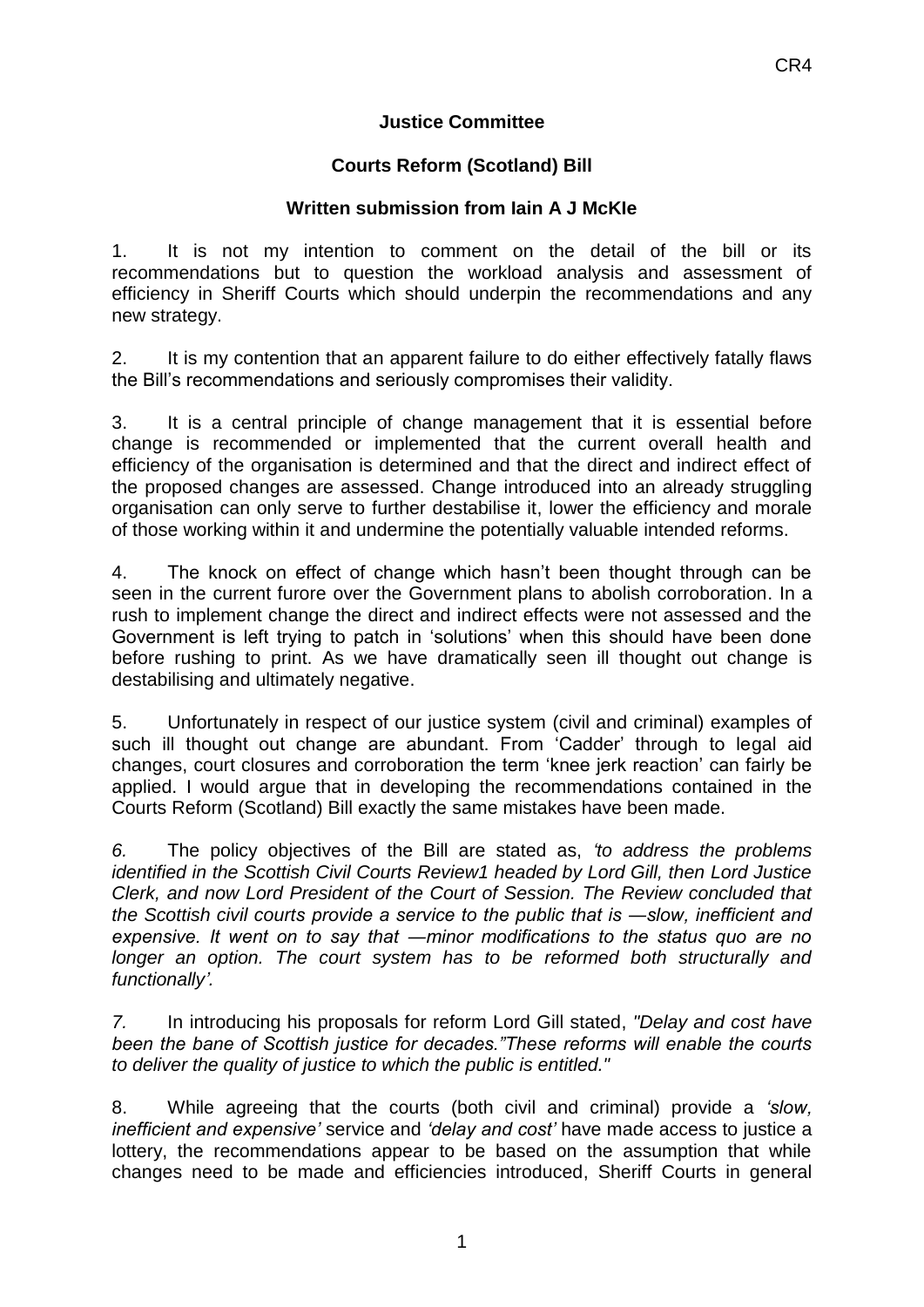9. As I refer to above, as with the corroboration proposals, this is a poorly researched, considered and implemented reform to our legal system and fatally flawed because it is not underpinned by an accurate assessment of existing workloads and operational efficiency.

10. My interest in these matters goes back over thirty years when as a Police Superintendent I carried out some research at Ayr Sheriff Court into how much police times was wasted in attending court as a witness. The final conclusion that officers spent only 2% of their time in actually giving evidence indicated inefficiency and waste.

11. I have recently spoken to Sheriffs, court personnel, witnesses, lawyers and 'Victim Support' personnel and my findings convince me that little has changed and that court closures and the devolution of civil and some criminal work to the Sheriff courts will put an already creaking system under intolerable strain and lead to an even more inefficient and ineffective system.

12. The history of change within the Scottish Justice System over the past few years has been a classic example of how piece meal change to one part of the system without the necessary in depth underlying analysis of its effects on other parts of the system only serves to compound the problems not provide solutions.

13. I would offer the knee jerk political responses to issues such as Cadder and corroboration and other change as evidence that ad hoc changes are being administered to our justice system in the name of political expediency and not the overall good of the system.

14. I would argue that the Justice Committee instead of going down the road of asking the Government to provide the usual statistical indicators of workload and efficiency (although they to might be valuable) should consider requesting the following statistics.

- *i. To what extent has unrealistic plea bargaining led to the pen being put through hundreds of cases?*
- *ii. To what extent are Fiscal fines being used inappropriately?*
- *iii. Are court waiting times being manipulated by calling cases and then adjourning them in a similar way to the NHS waiting times scandal?*
- *iv. To what extent are witnesses and jurors turning up at court only to be sent home because some aspect of their case is not ready?*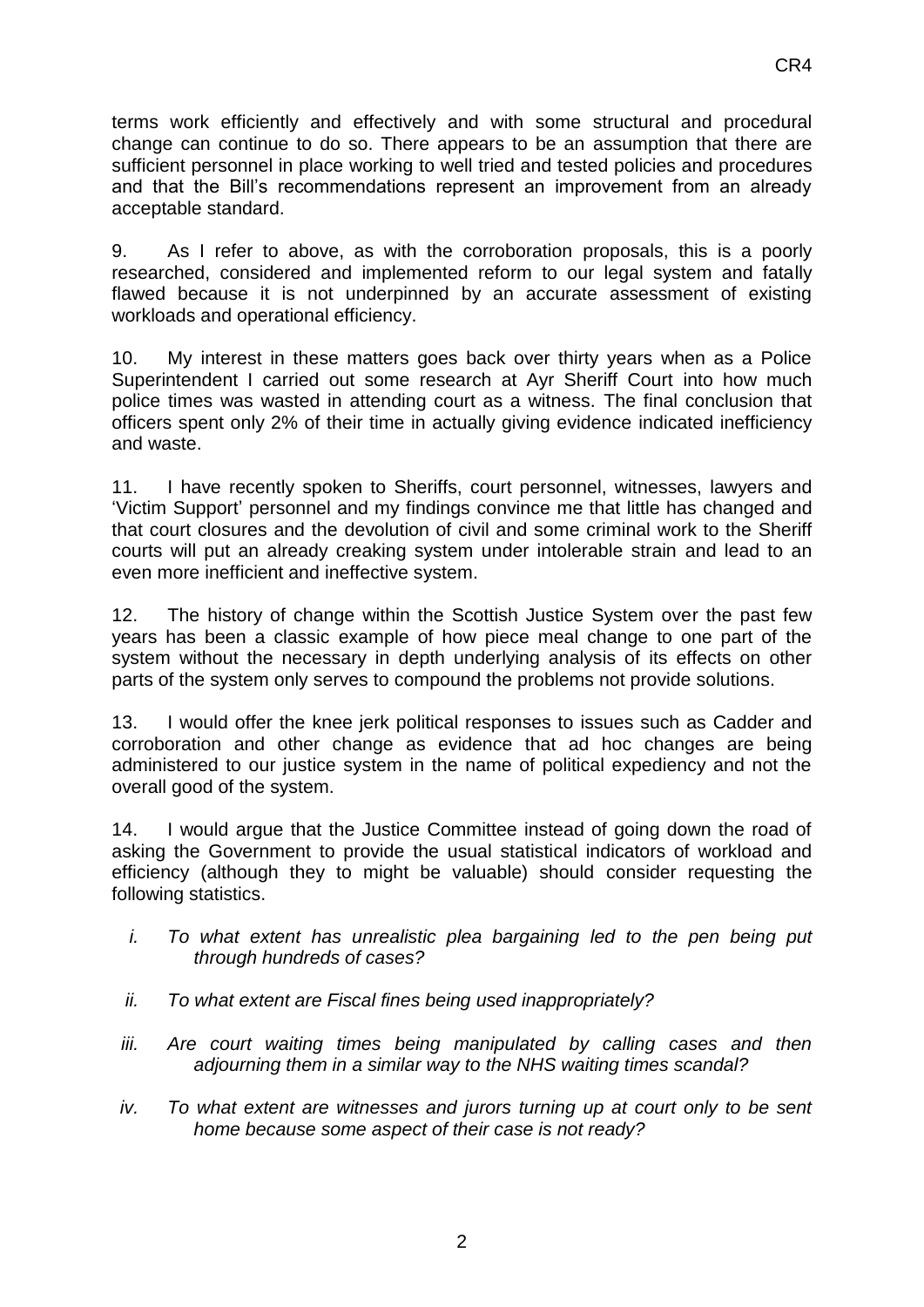- *v. How often is information previously in the hands of court officials and which would allow witnesses to be countermanded not being passed on until the witnesses are in court?*
- *vi. How often is Ineffective precognition of witnesses leading to their turning up at court unable or unwilling to give reliable evidence or speak to the testimony already passed onto the police or procurator fiscal?*
- *vii. To what extent are unrealistic pleas are being accepted to save court time?*
- *viii. What % of police and other witnesses' time in court is actually spent giving evidence?*

15. Effectively *c*ase management and court administration is often an embarrassing shambles which affects victims, accused, lawyers, judges, witnesses and all working within the system. It makes mockery of the procedures to ensure that vulnerable witnesses are protected and that victims of domestic and sexual abuse are dealt with speedily and with compassion. I suspect that it is these issues more than those identified in the Bill that are the root cause of excessive delay and cost and unless they are tackled first the Bill's aims will not be realised.

16. You will not find this statistical information anywhere in the official court statistics but effectively these are the only figures which give a true indication of whether our courts are working efficiently or not. The reforms contained in the Courts Reform (Scotland) Bill will not cure these ills and unfortunately the well meaning reforms will be undermined in a system which cannot effectively cope with its present workloads.

17. Nor is a comparatively low level of complaints an accurate indicator of efficiency. Complaining is not encouraged and in essence the 'Majesty of the Law' prevents most people from voicing their feelings as they are only too glad to escape from the system as soon as possible many vowing never to return as a witness or in any other capacity.

18. The Justice Committee is in a position to obtain the necessary information to make these Sheriff Court workload and efficiency assessments.

19. My challenge to the Justice Committee is to ask the questions listed above and to request sight of the workload analysis which was carried out in relation to the proposed changes.

*20.* It has been reported that the Scottish government has said that. *'sheriff courts could absorb the additional workload; cases which would no longer go to the Court of Session amounted to only 3% of sheriff court business.'*

21. I would challenge this statement and ask the Government to produce accurate and detailed assessments of the present workload of Sheriff Courts and an independent analysis of the operational and administrative efficiency with which to back up these claims.